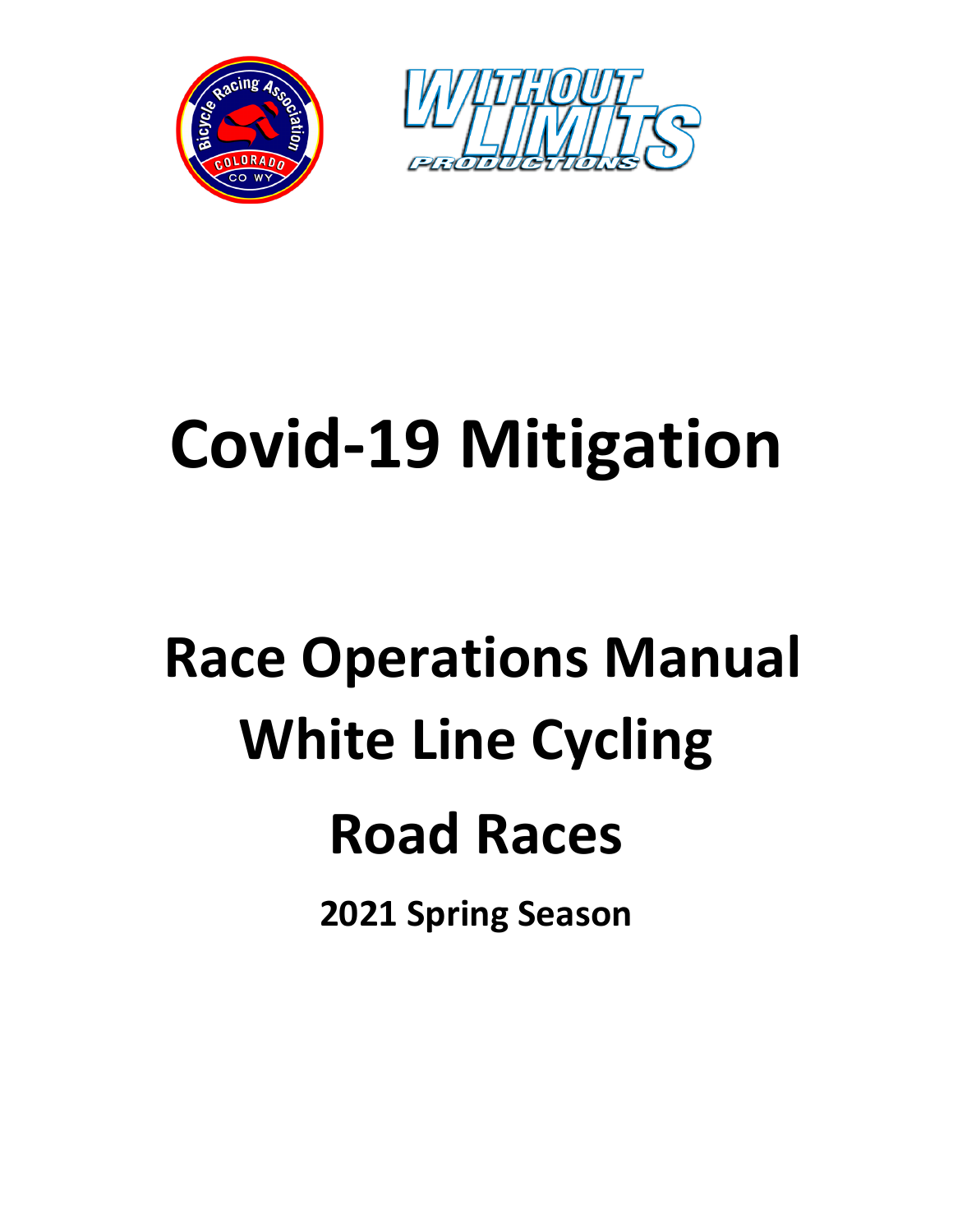



## **Contents**

- 1. Purpose and Background
- 2. Procedures common to all cycling race cycling events
	- a. Permitting
	- b. Masks
	- c. Social Distancing
	- d. Food and drink
	- e. Spectators
	- f. Parking
	- g. Signage and Communication
	- h. Temperature checks / screening questions
	- i. Registration
	- j. Medical Plan
	- k. Sanitation
	- l. Post Event
	- m. Officials
- 3. Cycling race
	- a. Staging
	- b. Active Racing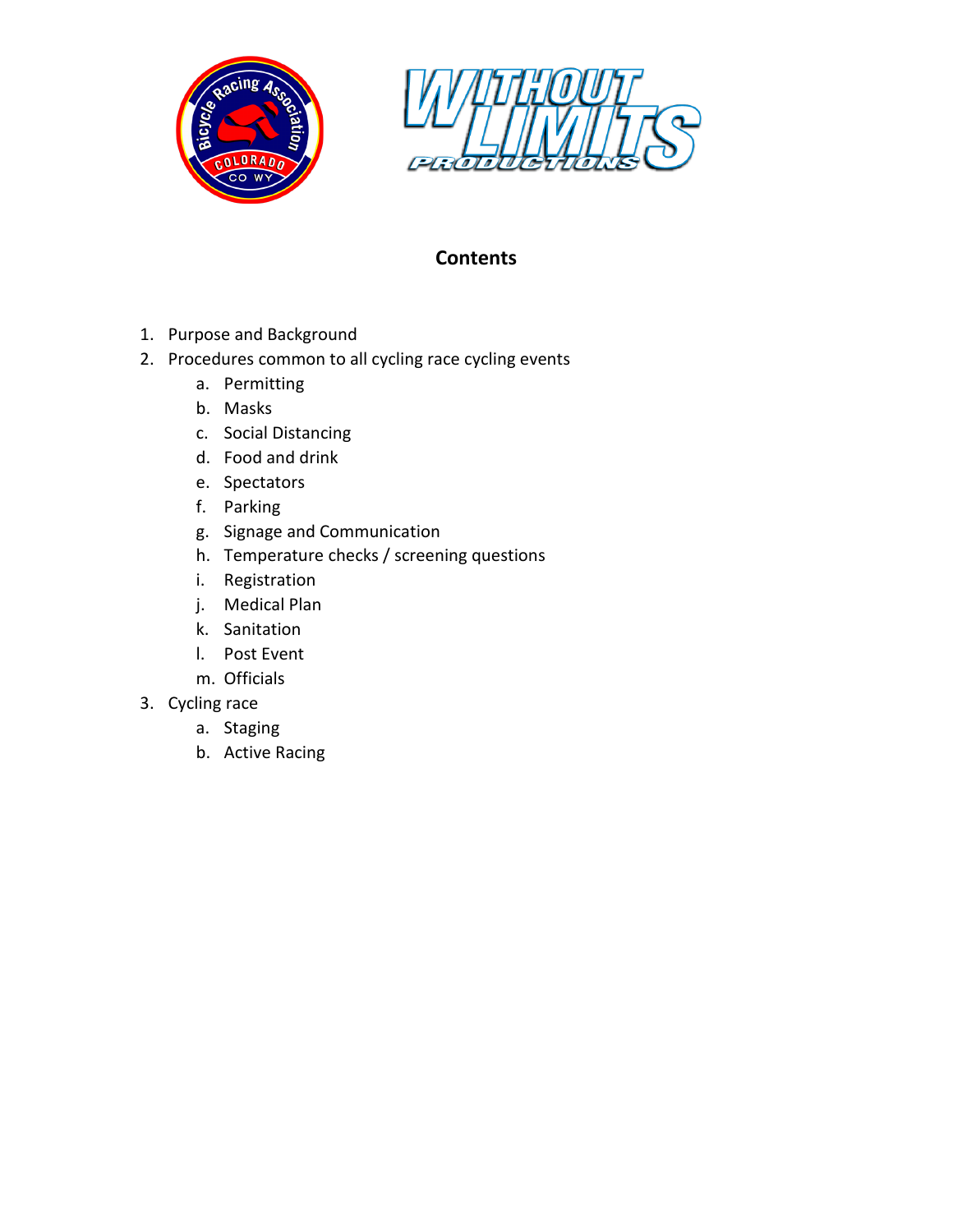



## **1. Purpose and Background**

#### **Purpose**

The purpose of this operations manual is to help guide all the permitting agencies for Colorado cycling events, so they may navigate the complicated and ever-changing nature of our state's response to Covid-19. What follows is not only a detailed explanation of what are best practices for running events in these times, but rather what the cycling race parameters are that will allow events to be run. Much work has been done between many government health agencies and cycling groups to establish what needs to be done in order to continue moving forward with organized events. The manual is divided into two parts – those procedures common to every event type and those common to specific disciplines.

#### **Background**

The governor's office and the Colorado Department of Public Health and Environment (CDPHE) responded to the Covid-19 pandemic by working together to issue a series of Public Health Orders (PHO's). The State PHO is the default for how activities are allowed to proceed. Currently there are two broad levels used by the state – Safer at Home and Protect our Neighbors. Which one is used is based on the case load for Covid-19 in a given area. The link scan be found below. The links will be updated, as well as this manual as things change.

<https://covid19.colorado.gov/protect-our-neighbors>

<https://covid19.colorado.gov/safer-at-home>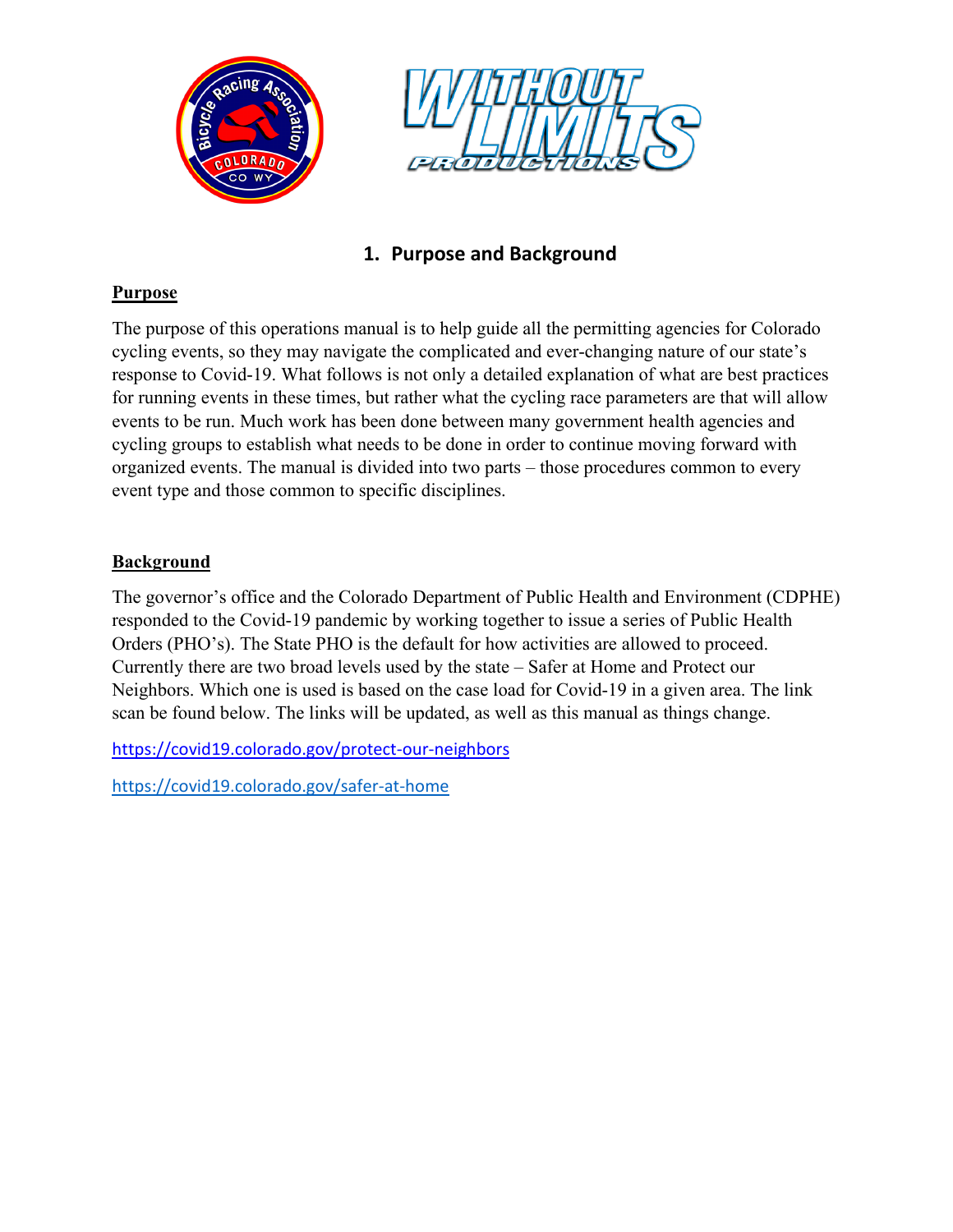



#### Nature of the Default PHO (Public Health Order)

The next release of the PHO includes specific mention of organized cycling events and an acknowledgement of the nature of cycling. This was arrived at by work between the governor's office, Without Limits Productions, BRAC, Bicycle Colorado, the CDPHE, USA Cycling, and a group of Colorado race and ride directors. The most important points of the default PHO are summarized below, and will be expanded on further in this manual:

- Group starts up to 25 are allowed. Event directors can use staggered start or other measures to attain this.
- Social distancing is to be maintained for everyone during the event, but riders are not subject to it during the active competition part of their race
- Masks should be worn by everyone at all times, except during the active competition.
- Spectators are discouraged from attending
- Vendor will NOT be allowed on-site this season
- Maximum occupancy of the outdoor event is 175 at a given time for the event venue

#### County Variances

Many counties have requested and been approved for variances to the default PHO, motivated by the desire to make certain activities easier, such as dining, shopping, or recreation. A county can always be more strict than the state-mandated PHO, but if they want the rules to be more relaxed, they must apply for and receive a variance. Below is the link to the approved county variances:

#### <https://covid19.colorado.gov/public-health-executive-orders/local-orders-variances>

Each race or ride director will need to know what the situation is in the county or counties that his or her event uses.



**THANK YOU FOR PRACTICING**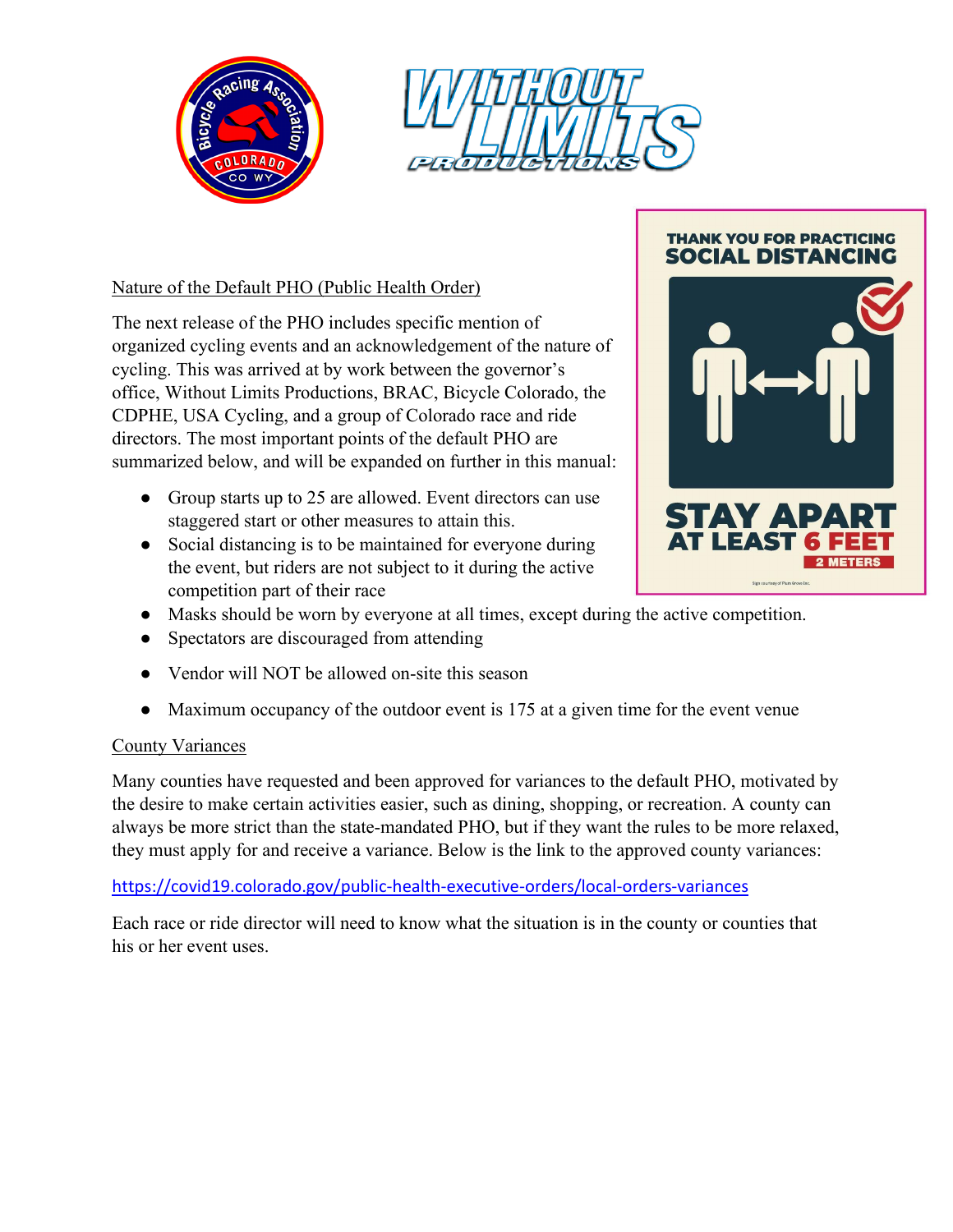

## **2. Procedures Common to All Cycling Events**

This section will describe the procedures to be adopted regardless of the cycling discipline involved.

## **A. USA Cycling Permitting**

The normal process of permitting an event is more involved now. While filling out the forms is the same, there is now an extra step in the process before the permit is approved. USA Cycling is now reviewing permit applications and flyers and requiring the event organizer to indicate how their event meets the applicable PHO. This may slow the process down, so all permits should be applied for earlier, and the organizer should be prepared to certify that the PHO mandates are going to be followed. In order for your USA Cycling permit and insurance to be valid, you must receive and maintain all permits and permissions required to hold your event, as well as follow any mandated regulations and guidelines. In the case of any questions, contact the events department at eventservices@usacycling.org.

## **B. Masks**

The basic concept for all events is that everyone wears a mask 100% of the time, with only two exceptions:

- When they are at their private vehicle eating
- When a participant is actively competing

Riders need to wear them when warming up, whether on the road or on a trainer, when presenting themselves to the line, and when warming down or hanging out around their car. After staging, they will be told by the Chief Referee when they can remove their masks. They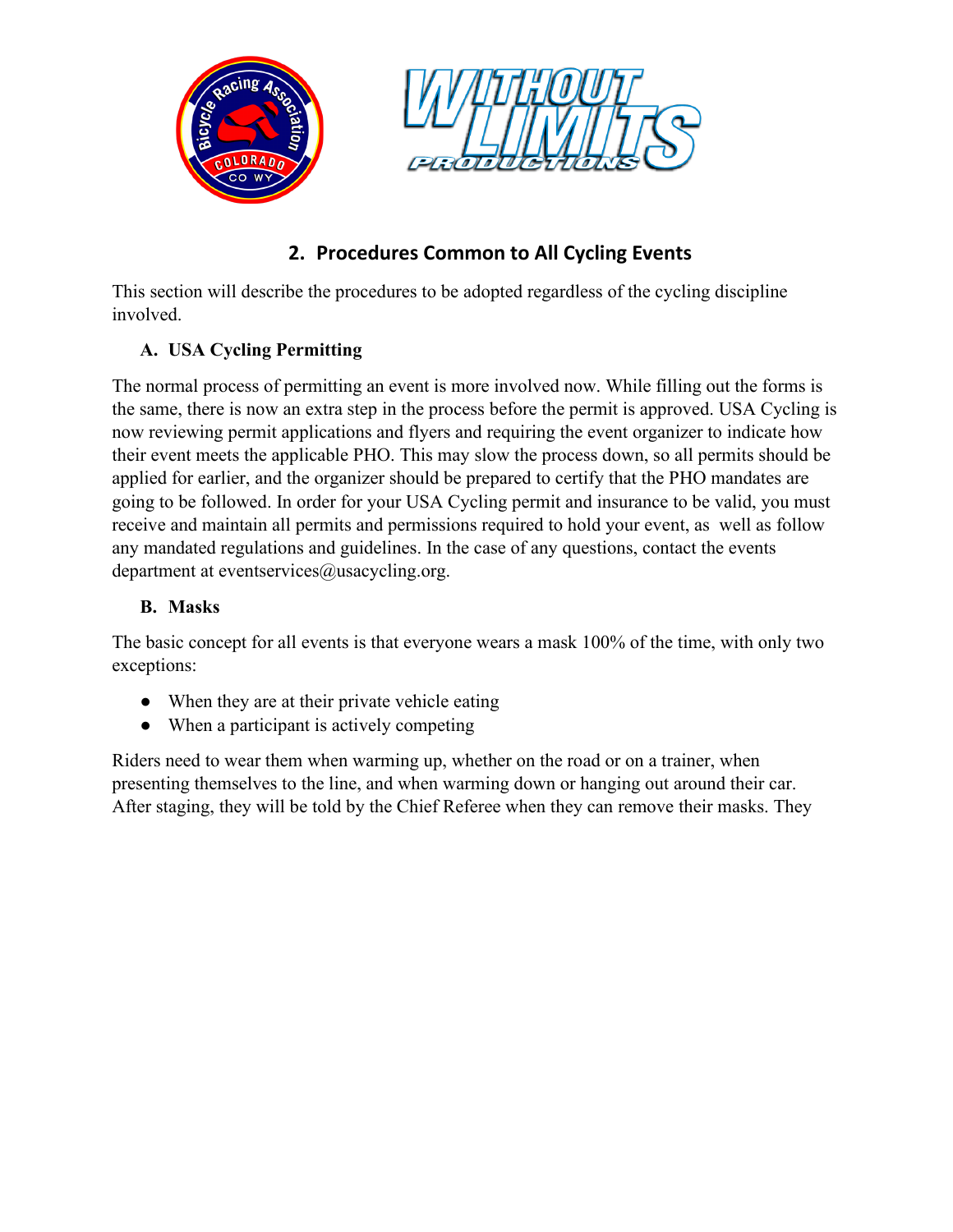





should be prepared to carry their masks with them, and not throw them on the ground where someone else will have to pick them up.

## **C. Social Distancing**

The default PHO's all mention two criteria for social distancing. One is the 6-ft rule, and the other is the 28 square feet per person rule. They both essentially are attempting to accomplish the same thing.

It is the intent of all of the protocols to keep all riders, staff, volunteers, officials, etc, separated by 6 feet on all sides at all times. The only exception, which was just recently granted, is that during the active competition, it is understood that there will be times when that does not happen between competitors. Also, family members who traveled together are exempt from this rule as well.

## **D. Food and Drink**

Until further notice, there should be no food and drink available. Every participant must bring their own. This includes water. Given that the virus is transmitted primarily through the nose and mouth, anything that is consumed on site must be viewed as being suspect. Even bottled water, if it were to be provided, had to be handled by someone else first.

## **E. Spectators**

While we are trying to get events going again, this is a bad time for participants to bring anyone to the venue who is not participating in the event. All events have limits on how many people can congregate. Event Organizers must maintain the 28 square feet per person density at the venue. Every extra person represents a potential for going over this number. Please leave the non-riding family at home until further notice. FOR THE CYCLING RACE WE WILL NOT ALLOW SPECTATORS ON SITE THIS SEASON.

## **F. Parking**

Parking represents a unique set of challenges, and no event is the same. We can consider parking from two perspectives:

## Parking on side streets

If the parking area is really just having everyone park on the side streets, then by its very nature, each car is automatically separated by six feet, so social distancing is maintained. Thus, little needs to be done logistically if this is the case.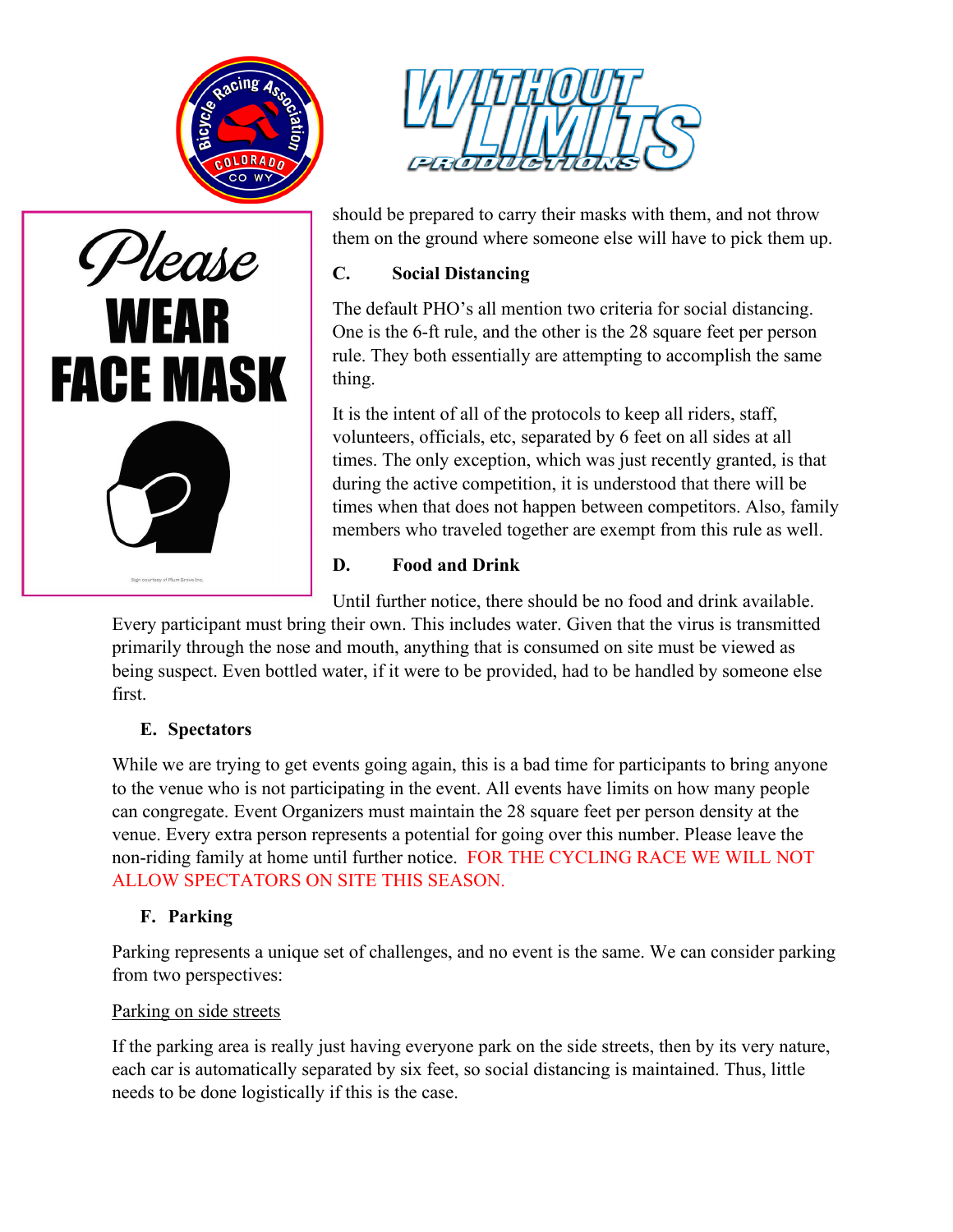



Parking in a parking lot or a vacant lot

This type of parking is more difficult logistically. Best practices suggest that if you have a parking lot with painted spaces, you use only half of them. Therefore, each car is socially distanced by 6-feet side to side. There are several ways of accomplishing this:

- Cone off every other spot.
- Tape off every other spot with tape on the ground.
- Use dedicated parking attendants to place every car where you want it.

The third option would likely be the best if you have the staff to make it happen. Using radios, the first person an entering car meets could direct them down to the parking attendant, who will place the car where it should be. Once the lot is full, overflow can be directed to the side streets.



#### **G. Signage and Communication**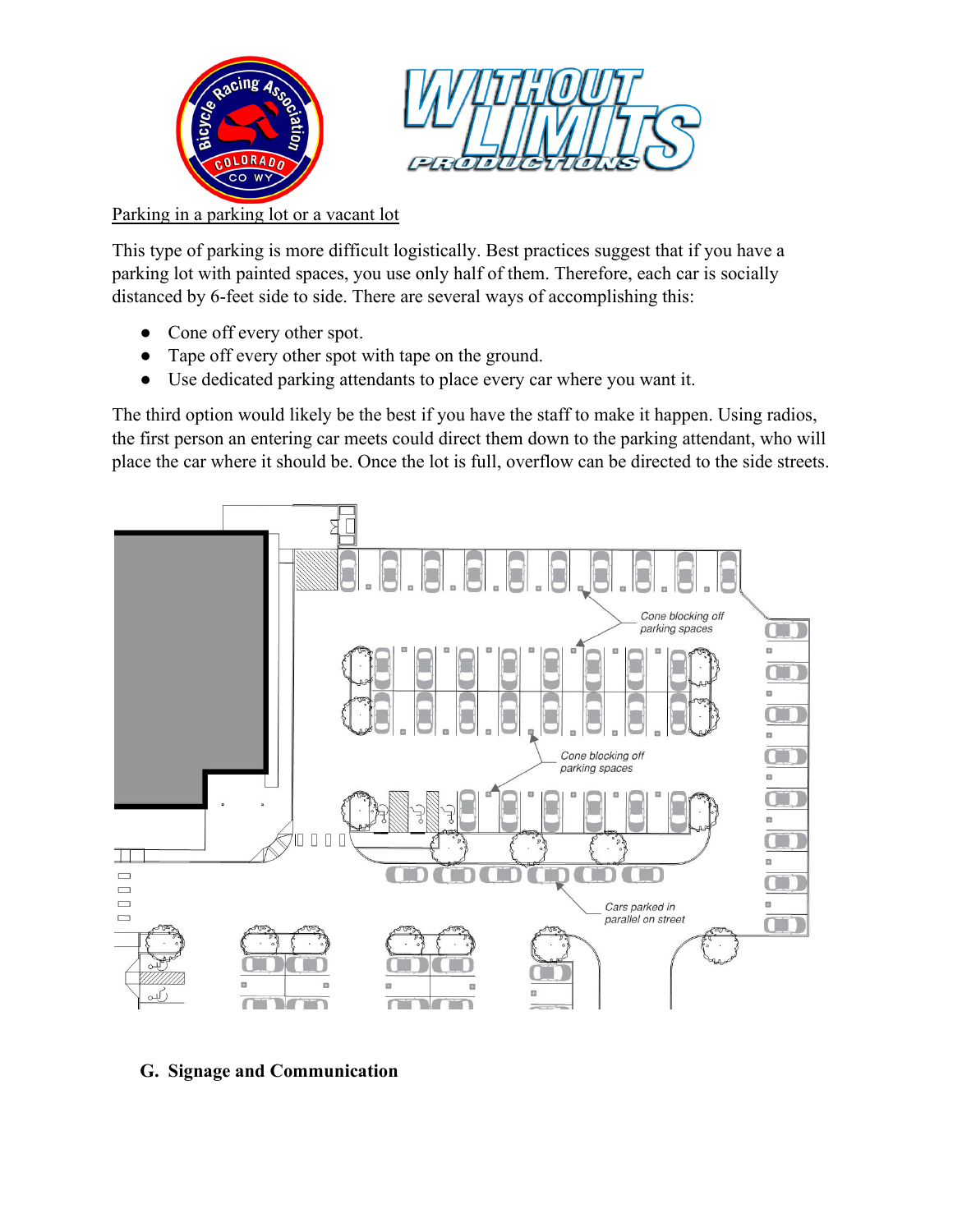



#### Signage

Signs should be used everywhere to remind people of our new normal:

- Wear masks at all times
- Temperature Screening
- Stay 6-feet apart
- Enter here
- Exit here

BRAC has these signs in its race kit.

## Communication

All communications, whether in writing or verbally, need to remind people of these new norms. The same race flyer you used last year, will be insufficient this year. Flyers need to contain a Covid-19 section to specifically remind people to leave spectators at home, wear masks, stay distanced, etc.



Direct communications via emails and social media should also be used to continually remind the participants of the guidelines and their expected behavior.

## **H. Temperature / Question Screening**

A good practice is to have the first station a participant goes to be a temperature screening station. The laser thermometers are not very expensive and can easily screen all participants very quickly. Be aware that data show if a rider has been standing in the sun for a while, their skin might be hot enough to give a false positive for a fever. Thus, the temperature screening station should be in a tent in the shade, and preferably with a fan.

At the same time, the person doing the screen can ask the participant about whether they have been in close contact with anyone who was ill, or if they have been feeling ill.

## **I. Registration**

## Online Only is Best

All event organizers are strongly encouraged to offer online registration only. That is the best way to minimize contact with athletes, since they will then just have to be at registration briefly to pick up their numbers.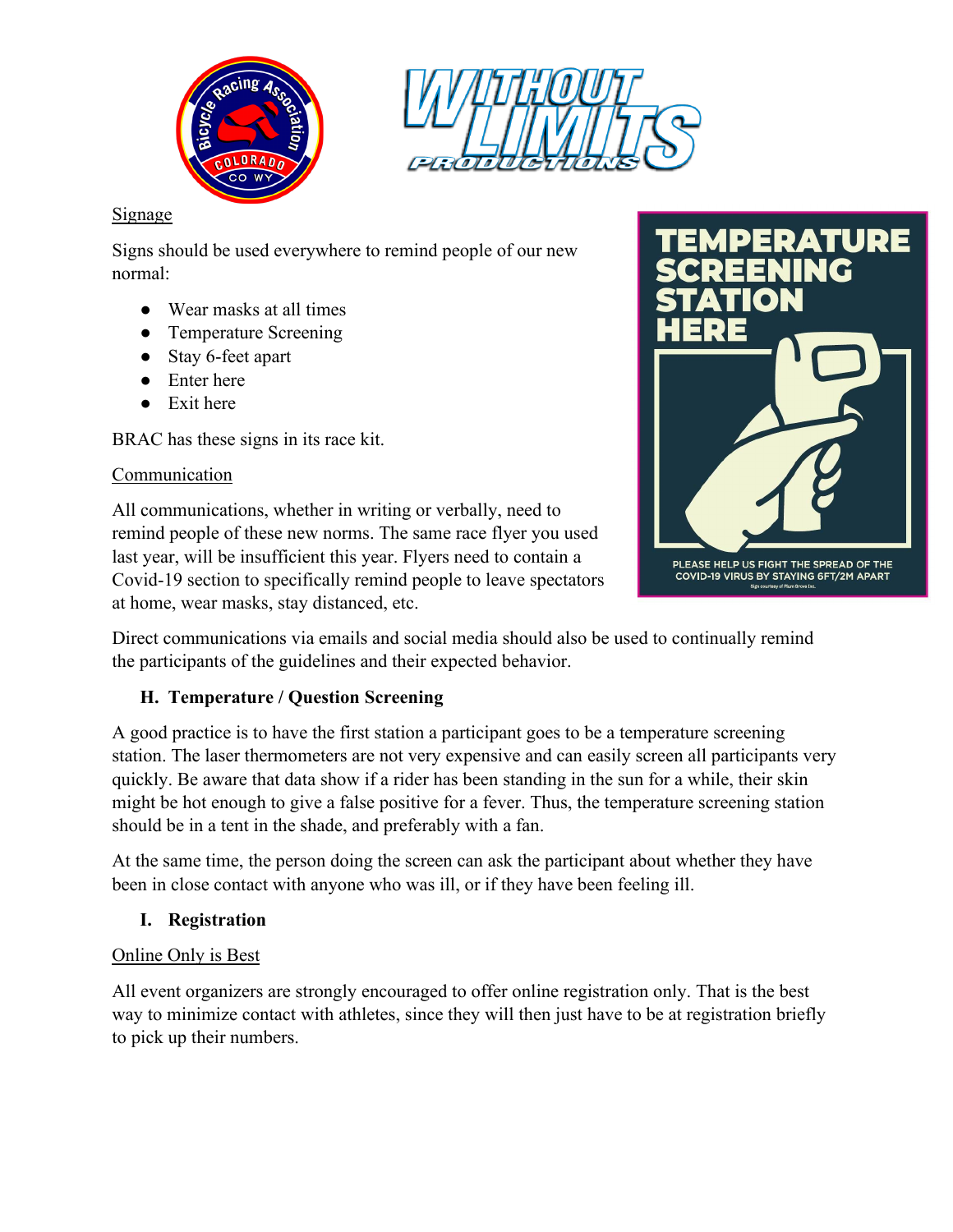



## **Without Limits Cycling Race Registration Policy will more to an ONLINE ONLY Format.**

- We will move to a **pre-registration only format**, which will allow us to monitor and cap total athlete capacity at 150 athletes, leaving room for an additional 25 staff/volunteers onsite at a given time. We only utilize 4 staff and 10 volunteers for this event to allow for a buffer zone, never exceeding the 175 limit onsite.

- All volunteers and staff will be required to wear medical gloves and masks as they're handling timing chips, registration numbers etc.

- Hand sanitizing equipment will be added to the registration tables and required from each athlete at the check-in process.

#### **Athlete Information Collection:**

- We will move to a pre-registration "online only "format that closes the Thursday prior to the event at 11:59pm. This will ensure that we receive the most current address, phone number, email, and emergency contact info for all participating athletes and volunteers should there be a need for post-event contact tracing.

- We will not have the need for a contactless payment system with a pre-registration only system in place.

- Athletes will be informed that spectators (family and friends) are **NOT** allowed on-site to watch their participation.

**Food and Drink:** Until further notice, there should be no food and drink available. Every participant must bring their own. This includes water. Given that the virus is transmitted primarily through the nose and mouth, anything that is consumed on site must be viewed as being suspect. Even bottled water, if it were to be provided, had to be handled by someone else first.

#### **Athlete Requirements:**

- All athletes will be required to wear a mask from the time they arrive at the venue, to when they walk down to the start area for staging.

- All athletes will be encouraged to frequently wash their hands and use hand sanitizer

- All athletes will be instructed to refrain from mixing and mingling with others not in their household during events during the event as much as possible.

- All athletes will be instructed to maintain at least 6 feet of physical distance from others as much as possible.

- In athlete communications we will highlight that [Populations at higher risk for severe COVID-](https://www.cdc.gov/coronavirus/2019-ncov/need-extra-precautions/people-at-higher-risk.html)[19](https://www.cdc.gov/coronavirus/2019-ncov/need-extra-precautions/people-at-higher-risk.html) should consider additional protections or stay home during this time per CDPHE guidance.

- We will make continuous announcements throughout the event to remind athletes, volunteers, and staff of the mitigation protocols and safety measures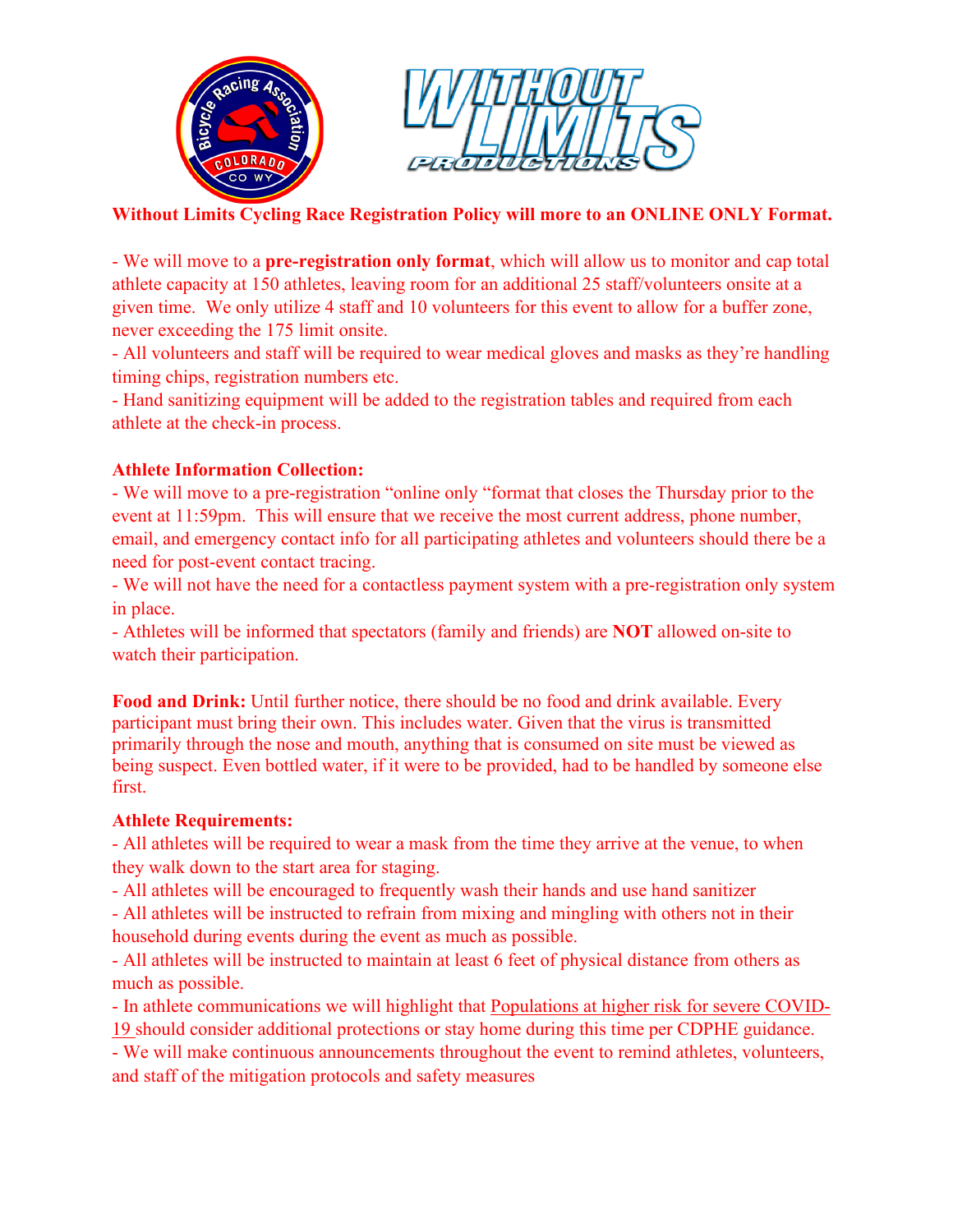



# Packet Pickup

Whether it is just packet pickup or actual day of registration, the registration area needs to be well-organized. Here are some of the key components:

- One-way flow of participants
- Participants socially distanced at 6-ft apart while waiting in line
- All registration crew wearing masks and gloves at all times
- Registration crew stay behind cough shields. Note, BRAC has these in our race kit.
- Hand sanitation stations placed frequently

USA Cycling produced the following graphic to show one acceptable setup:



## **Indoor Registration/Packet Pickup**

Properly setting up an indoor registration/packet pickup area reduces the risk to everyone involved.

## **J. Medical Plan**

All Colorado races are required to have medical personnel on site. However, as they may not be familiar with our events, they too need to be reminded to wear masks at all times.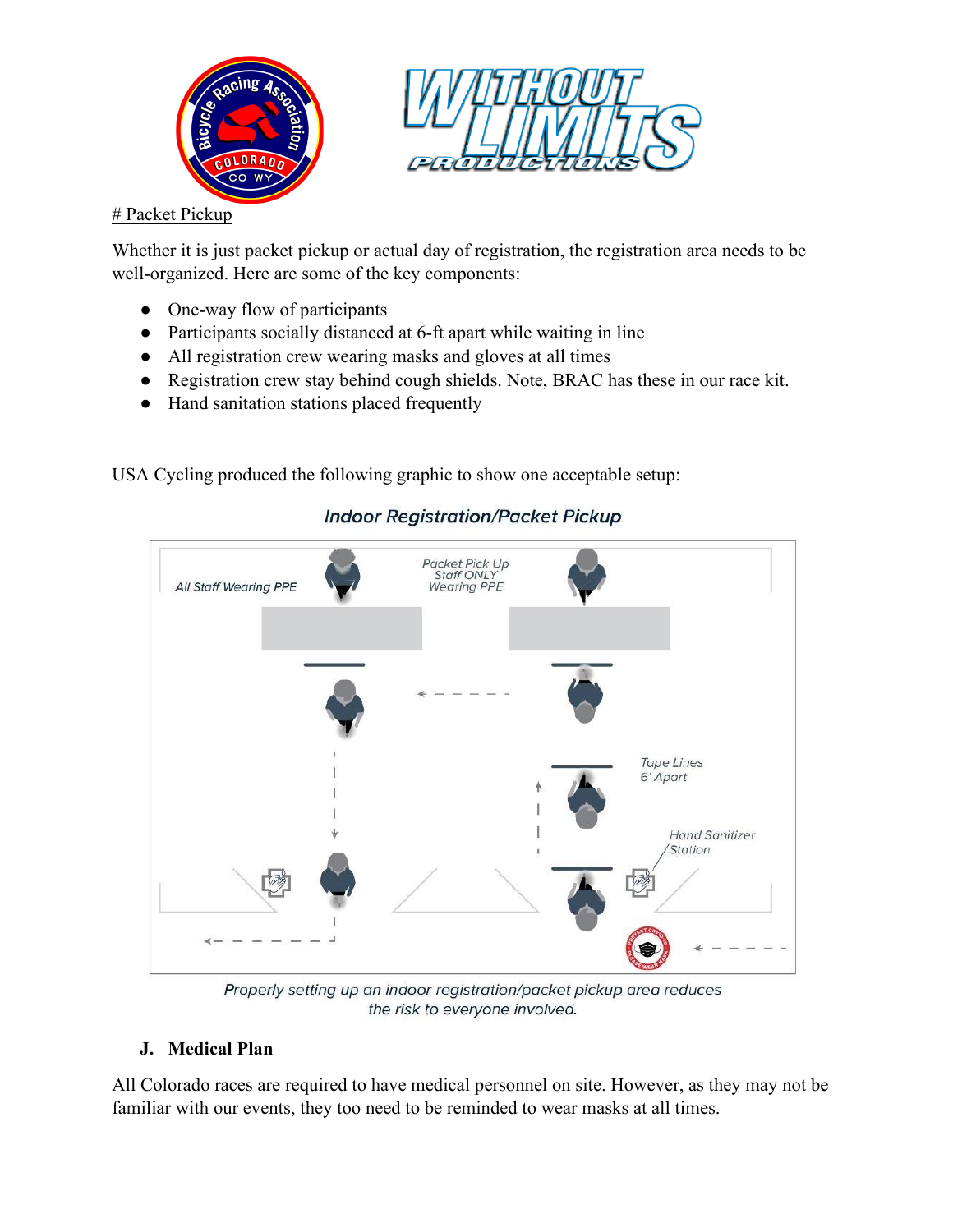



Our medical staff is Rapid Response Paramedic Services, which has been trained in COVID-19 best practices, and will handle the screening of athletes as step 1 when they arrive onsite.

In addition, they should be aware of a potential role they play in Covid-19 mitigation, which is that of watching out for riders who appear to be ill. The CDPHE has a process referred to as "contact tracing." This is one way the state monitors the level of new cases, and also works to find out who has been in contact with whom. To do so, they will need information that the registration crew and the medical crew may have. For this reason it is critical that you have solid lists of who raced, when they raced, what groups they were in, etc.

#### **K. Sanitation Stations**

Previous to Covid-19, there was little consistency in the number or the organization of portalets and handwashing stations. Much more effort needs to go into those plans today. Here are the most important points

- Placement of portalets needs to augment the social distancing plan of the event, and thus cannot be side by side.
- Entrance and exit from the portalets needs to allow for one-way traffic of users so they don't ever have to backtrack and squeeze by others
- The event organizer is responsible for ensuring the portalets are sanitized on a regular basis.
- Hand washing stations need to be available so users can wash their hands before and after, and also sanitize the door prior to entry if that is their wish

USA Cycling has provided a graphic of an acceptable organization of portalets: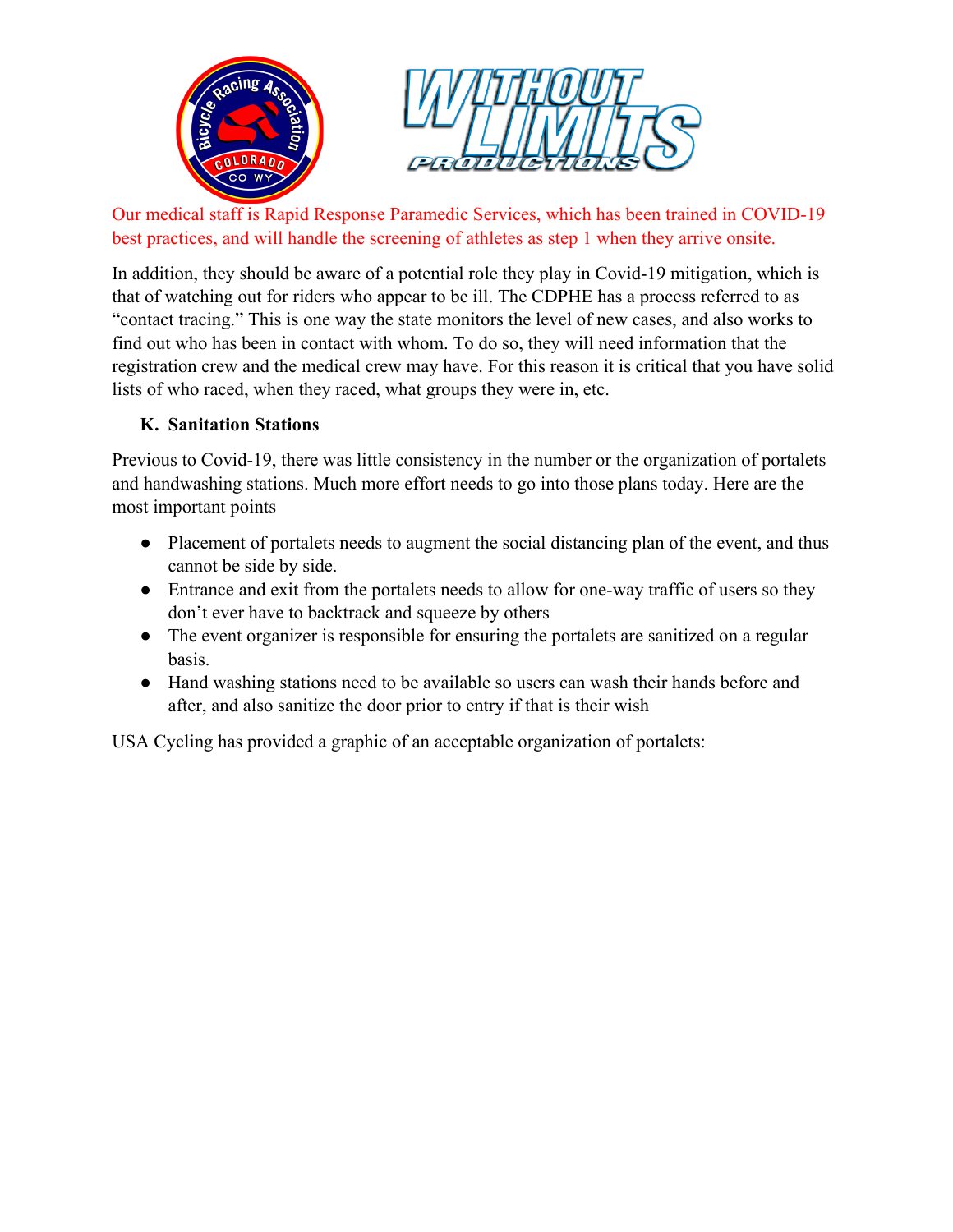

Note the approach from one side and the exit going out the other. Note also the placement of handwashing stations.

There are other systems that would work too, as long as the principles are maintained.

#### **L. Post Event**

#### No Post-event Festivities is Best

The problem with post-event festivities is that it encourages people to remain at the venue, which is undesirable. We want everyone to race, and immediately depart. So, we strongly encourage event organizers to have no post-event process, such as a podium presentation or awards given out on site. Our cycling race events will be moving to a no vendor, no festivities, policy. Once athletes finish their event, results will be made live online ONLY, and they will be asked to gather their gear to leave the venue. This will ensure we never have more than 175 athletes+volunteers on-site at a given time.

Also to be discouraged is standing around after the race talking about how you did, or cheering on other competitors.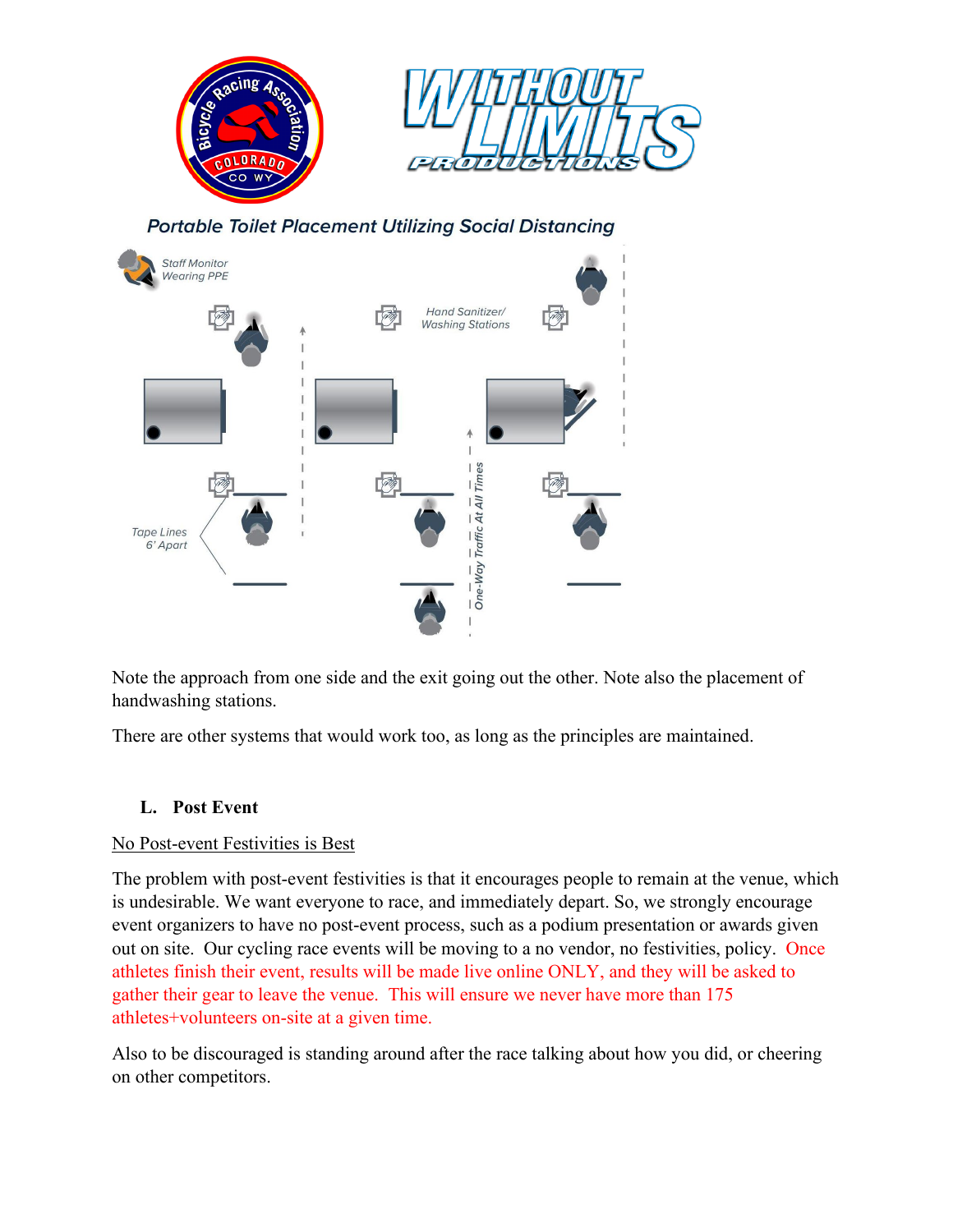



#### Awards but No Podium

If for the good of the event awards must be provided, then any system that avoids congregations of people is better. To do that, instead of having a podium ceremony, present the awards on a separate table for pickup by the award recipients.



## **Awards Ceremony Utilizing Social Distancing**

#### Podium Presentation

Should the event organizer deem it essential to have a podium presentation, then USA Cycling has also provided a graphic of what it would look like:

Note the following in this plan: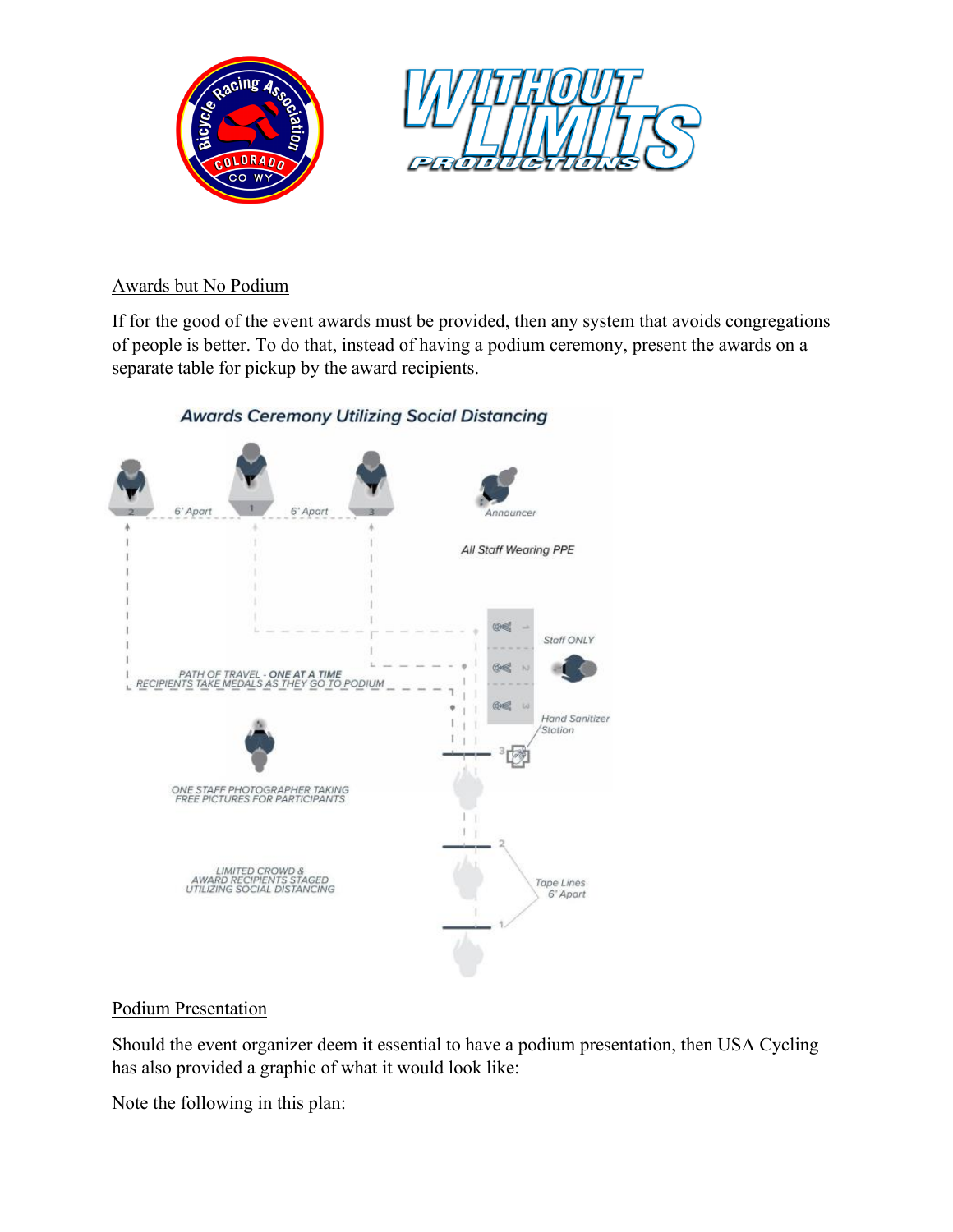



- The podium blocks are 6-feet apart.
- The prizes/medals are already laid out, and nobody goes up to hang the medal around the winners' necks
- Everyone is socially distanced.
- The riders proceed one at a time, take their medal, and proceed to their podium block.

#### **M. Officials**

Officials are present to judge and referee the sporting aspects of the race. In general, the event organizer is responsible for the design and enforcement of Covid-19 protocols. However, there will not be extensive overlap. As an example, it is not the responsibility of the officials to monitor how often the portalets are sanitized. However, the Chief Referee should work with the event organizer to discuss setting up staging so that it meets the guidelines.

If the state has mandated that all participants shall wear masks at all times, even while competing, then this should be in the race flyer. It then becomes a special race rule and is enforceable as a race rule. In such a case, the Chief Referee would be able to penalize a rider for failure to abide by a Covid-19-specific rule.

## **3. Cycling race**

#### **A. Course Design**

Due to the potential need to limit groups to 25 or less in some locations, or even for other reasons, it would be acceptable to have courses that were longer than the typical 7-8 minutes per lap that is considered the gold standard in course design. If we want to get multiple groups on a course, then a larger course is more accommodating.

#### **B. Staging**

Staging a cycling race may look very different from previous traditional models, although there may be many variations dependent on the nature of the course. Just as in the massed-start races in section 4, riders need to be staged 6-feet apart. That is very different from a standard start grid of 8 riders in a 75 cm lane.

Unfortunately, reality is that if we want to have races, we have to make compromises. This will likely mean that in some races, there will not be 8 riders on the start line. It also will mean that if the riders in the first row do not quickly get their feet clipped in, they will be passed by riders in the second row, since there will be ample space. It also means that in some races there may be